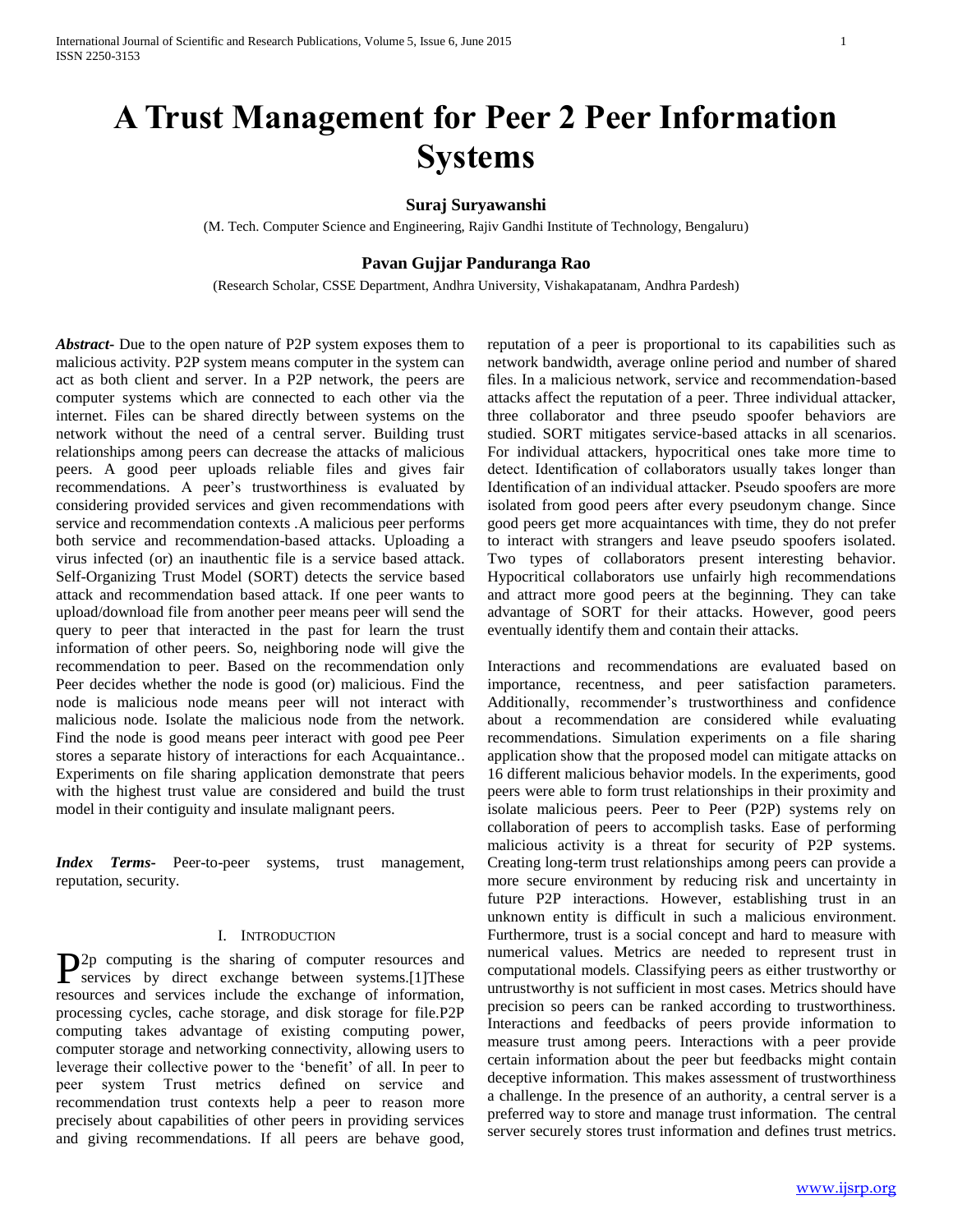Since there is no central server in most P2P systems, peers organize themselves to store and manage trust information about each other [2], [3]. Management of trust information is dependent to the structure of P2P network. Managing trust is a problem of particular importance in peer-to-peer environments where one frequently encounters unknown agents. Existing methods for trust management that are based on reputation focus on the semantic proper- ties of the trust model. They do not scale as they either rely on a central database or require maintaining global knowledge at each agent to provide data on earlier interactions. In this paper we present an approach that addresses the problem of reputation-based trust management at both the data management and the semantic level. We employ at both levels scalable data structures and algorithms that require no central control and allow assessing trust by computing an agentsreputation from its former interactions with other agents. There are no well defined methods for managing trust relationships in p2p systems. The DHT based approaches are only suited for structured p2p networks not for unstructured p2p networks. Some of the existing methods introduce central authority in p2p networks which may collapse p2p nature. Every agent must keep rather complex and very large data structures that represent a kind of global knowledge about the whole network.

This paper presents distributed algorithms that enable a peer to reason about trustworthiness of other peers based on past interactions and recommendations. Peers create their own trust network in their proximity by using local information available and do not try to learn global trust information.

Two contexts of trust, service, and recommendation contexts are defined to measure trustworthiness in providing services and giving recommendations. Self-Organizing Trust model (SORT) that aims to decrease malicious activity in a P2P system by establishing trust relations among peers in their proximity. In SORT, peers are assumed to be strangers to each other at the beginning. A peer becomes an acquaintance of another peer after providing a service, e.g., uploading a file. If a peer has no acquaintance, it chooses to trust strangers. An acquaintance is always preferred over a stranger if they are equally trustworthy. Using a service of a peer is an interaction, which is evaluated based on weight (importance) and recentness of the interaction, and satisfaction of the requester. An acquaintance"s feedback about a peer, re commendation, is evaluated based on recommender"s trust worthiness. It contains the recommender"s own experience about the peer, information collected from the recommender"sacquaintances, and the recommender"s level of confidence in the recommendation. If the level of confidence is low, the recommendation has a low value in evaluation and affects less the trustworthiness of the recommender. SORT defines three trust metrics. Reputation metric is calculated based on recommendations. It is important when deciding about strangers and new acquaintances. Reputation loses its importance as experience with an acquaintance increases. Service trust and recommendation trust are primary metrics to measure trustworthiness in the service and recommendation contexts, respectively. The service trust metric is used when selecting service providers. The recommendation trust metric is important when requesting recommendations. When calculating the reputation metric, recommendations are evaluated based on the recommendation trust metric. One peer is marked as trusted by SORT and if it is turned OFF from network, there is a possibility to another malicious peer takes its position and act as trusted peer. This can be avoided by Auto Update Mechanism.



The simulation runs as cycles. Each cycle represents a period of time. Downloading a file is an interaction. A peer sharing files is called an uploader. A peer downloading a file is called a downloader. The set of peers who downloaded a file from a peer are called downloaders of the peer. An ongoing download/ upload operation is called a session. Simulation parameters are generated based on results of several empirical studies [6], [7] to make observations realistic. A file search request reaches up to 40 percent of the network and returns online uploaders only. A file is downloaded from one uploader to simplify integrity checking.

In trust routing in peer-to-peer systems using self-organizing trust model, peers are assumed to be strangers to each other at the beginning. A peer becomes an acquaintance of another peer after providing a service, e.g., uploading a file. If a peer has no acquaintance, it chooses to trust strangers. An acquaintance is always preferred over a stranger if they are equally trustworthy. Using a service of a peer is an interaction, which is evaluated based on weight (importance) and recentness of the interaction, and satisfaction of the requester. An acquaintance's feedback about a peer, recommendation, is evaluated based on recommender's trust- worthiness. It contains the recommender's own experience about the peer, information collected from the recommender's acquaintances, and the recommender's level of confidence in the recommendation. If the level of confidence is low, the recommendation has a low value inevaluation and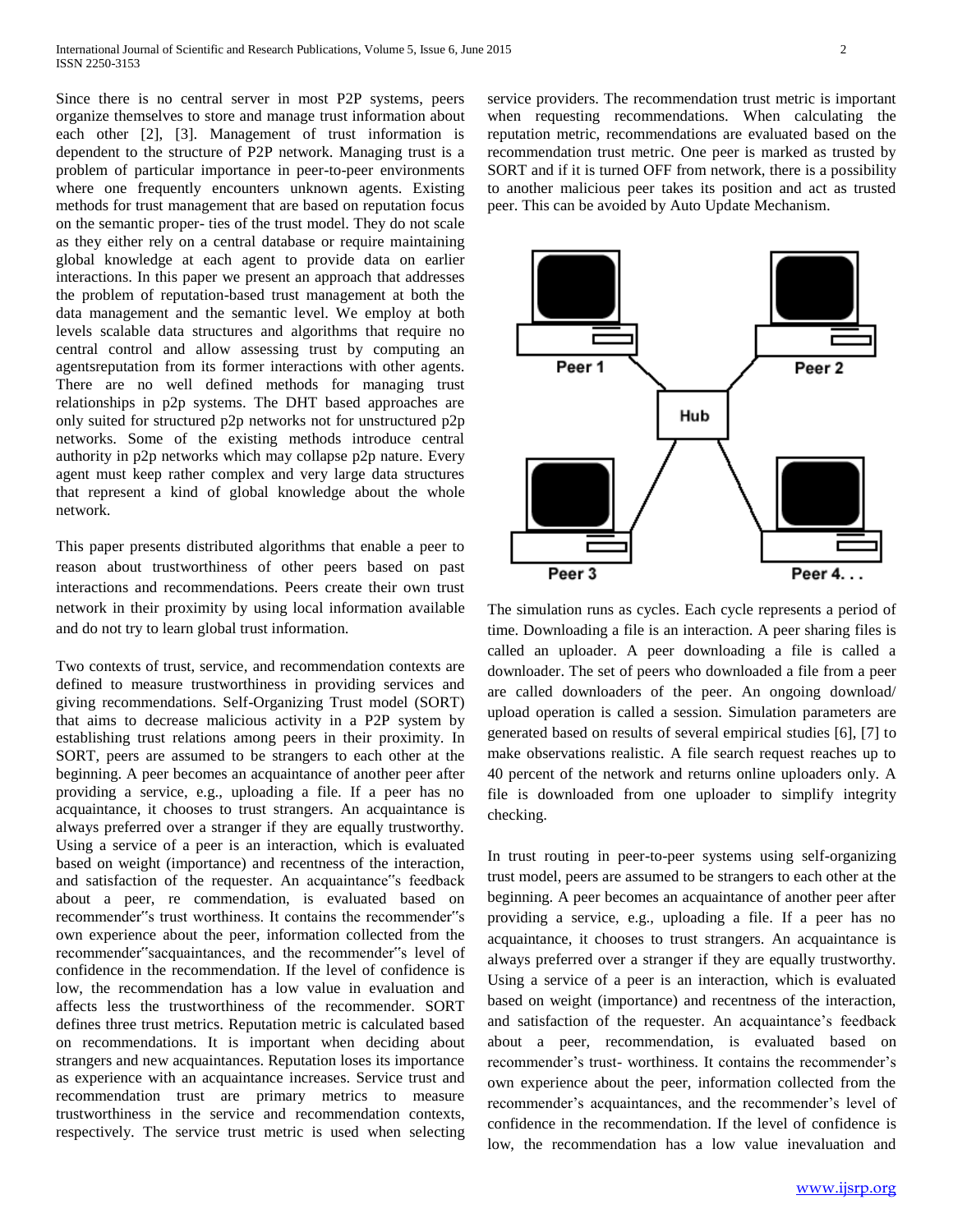affects less the trustworthiness of the recommender.

In this paper structured p2p is implemented, because all the peers are organized into a clear logical overlay. Local view of trust is developed by its own based on the past interaction. Thus, good peers form dynamic trust groups in their contiguity and can isolate malignant peers. In novel trust, at the beginning of the process the peers are assumed to be strangers. Only after providing a service, a peer becomes an acquaintance of another peer e.g., file uploading. The peer chooses to trust strangers if it has no acquaintance. Each peer has a set of acquaintances, a subset of which is identified as its neighbors. Using a service of a peer is an interaction, which is evaluated based on priority, and recentness of the interaction, and contentment of the requester. An acquaintance's observation about a peer, recommendation, is calculated based on recommender's honesties. It contains the recommender's own experience about the peer, data collected from the recommender's acquaintances, and the recommenderconfidence level in the suggestion. If the confidence level is low, the recommendation has a low value in evaluation

## II RESEARCH ELABORATIONS

In SORT, to evaluate interactions and recommendations better, importance, recentness, and peer satisfaction parameters are considered. Recommender's trustworthiness and confidence about recommendation are considered when evaluating recommendations. Additionally, service and recommendation contexts are separated. This enabled us to measure trustworthiness in a wide variety of attack scenarios. Most trust models do not consider how interactions are rated and assume that a rating mechanism exists. In this study, we suggest an interaction rating mechanism on a file sharing application and consider many real-life parameters to make simulations more realistic.

A good peer uploads authentic files and gives fair recommendations. A malicious peer (attacker) performs both service and recommendation-based attacks. Four different attack behaviors are studied for malicious peers: naive, discriminatory, hypocritical, and oscillatory behaviors. A non-malicious network consists of only good peers. A malicious network contains both good and malicious peers. The satisfaction parameter is calculated based on following variables: The ratio of average bandwidth (AveBw) and agreed bandwidth (AgrBw) is a measure of reliability of an uploader in terms of bandwidth. The ratio of online (OnP) and offline (OffP) periods represents availability of an uploader.

Downloading a file is an interaction. A peer sharing files is called an uploader. A peer downloading a file is called a downloader. The set of peers who downloaded a file from a peer are called downloaders of the peer. An ongoing download/ upload operation is called a session. A good peer uploads authentic files and gives fair recommendations. A malicious peer (attacker) performs both service and recommendation-based attacks. Four different attack behaviors are studied for malicious peers: naive, discriminatory, hypocritical, and oscillatory behaviors. A non malicious network consists of only good peers. A malicious network contains both good and malicious peers.

SORT defines three trust metrics. Reputation metric is calculated based on recommendations. It is important when deciding about strangers and new acquaintances. Reputation loses its importance as experience with an acquaintance increases. Service trust and recommendation trust are primary metrics to measure trustworthiness in the service and recommendation contexts, respectively. The service trust metric is used when selecting service providers. The recommendation trust metric is important when requesting recommendations. When calculating the reputation metric, recommendations are evaluated based on the recommendation trust metric. Assume that pi wants to get a particular service. pj is a stranger to pi and a probable service provider. To learn pj"s reputation, pi requests recommendations from its acquaintances. Assume that pk sends back a recommendation to pi. After collecting all recommendations, pi calculates rij. Then, pi evaluates pk"s recommendation, stores results in RHik, and updates rtik. Assuming pj is trustworthy enough, pi gets the service from pj. Then, pi evaluates this interaction and stores the results in SHij, and updates stij. One peer is marked as trusted by SORT and if it is turned off from network, there is a possibility to another malicious peer takes its position and act as trusted peer. this can be avoided by the Auto update mechanism.

Metrics should have precision so peers can be ranked according to trustworthiness. Interactions and feedbacks of peers provide information to measure trust among peers. Interactions with a peer provide certain information about the peer but feedbacks might contain deceptive information. This makes assessment of trustworthiness a challenge.

Self-Organizing Trust model (SORT) that aims to decrease malicious activity in a P2P system by establishing trust relations among peers. Each peer develops its own local view of trust about the peers interacted in the past. In this way, good peers form dynamic trust groups in their proximity and can isolate malicious peers. In SORT, peers are assumed to be strangers to each other at the beginning. A peer becomes an acquaintance of another peer after providing a service, e.g., uploading a file. If a peer has no acquaintance, it chooses to trust strangers. SORT defines three trust metrics. Reputation metric is calculated based on recommendations. It is important when deciding about strangers and new acquaintances. Reputation loses its importance as experience with an acquaintance increases.